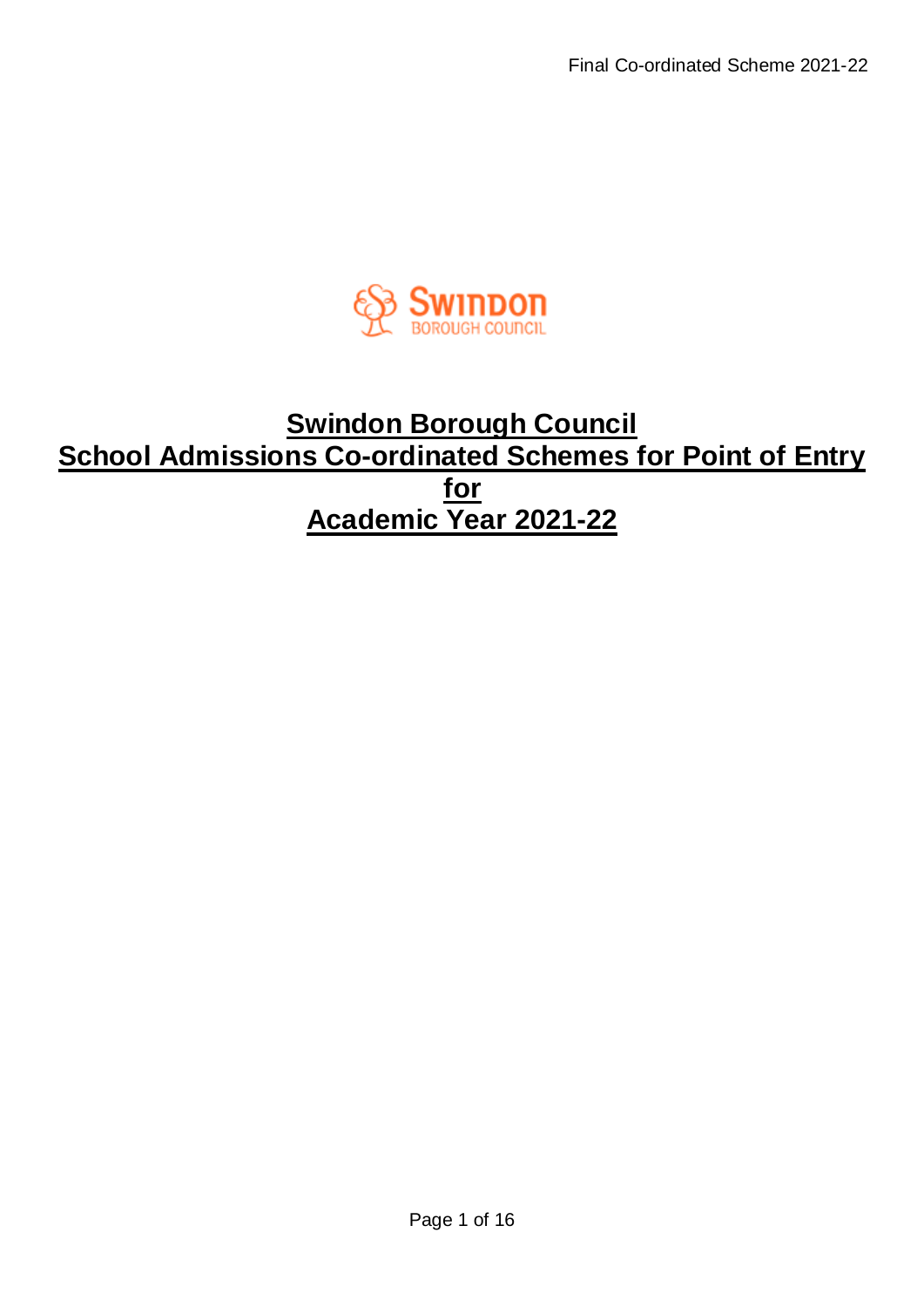### **1. Introduction**

In accordance with the School Admissions (Admission Arrangements and Co-ordination of Admission Arrangements) (England) Regulations 2012 Swindon Borough Council must formulate a scheme which outlines how it intends to manage admissions to all maintained schools<sup>1</sup> in its area and all admission authorities<sup>1</sup> must participate in this scheme. This scheme will apply where an applicant is resident within the Swindon Local Authority area.

#### **Interpretation and Glossary**

In this scheme –

1

"the LA" means Swindon Borough Council acting in their capacity as a Local (Education) Authority;

"the LA area" means the Borough of Swindon;

"Primary education" has the same meaning as in section 2(2) of the Education Act 1996;

"Primary school" has the same meaning as in section 5(2) of the Education Act 1996;

"Secondary education" has the same meaning as in section 2(2) of the Education Act 1996;

"Secondary school" has the same meaning as in section 5(2) of the Education Act 1996;

""school" means – a Community, Voluntary Aided, Voluntary Controlled, Trust School, Foundation School, Academy, University Technical College, Studio School or Free School

"admission authority" in relation to a Community or Voluntary controlled school means the LA and, in relation to an Academy, Foundation, Voluntary Aided or Free school means the governing body of that school;

"the specified year" means the school year beginning in September 2020

"admission arrangements" means the determined arrangements which govern the procedures and decision making for the purposes of admitting pupils to a school.

<sup>1</sup> References to schools in this scheme includes, community, voluntary controlled, voluntary aided, foundation or trust schools, academies, free schools and University Technical Colleges. All schools with the exception of community and voluntary controlled schools are their own admission authority.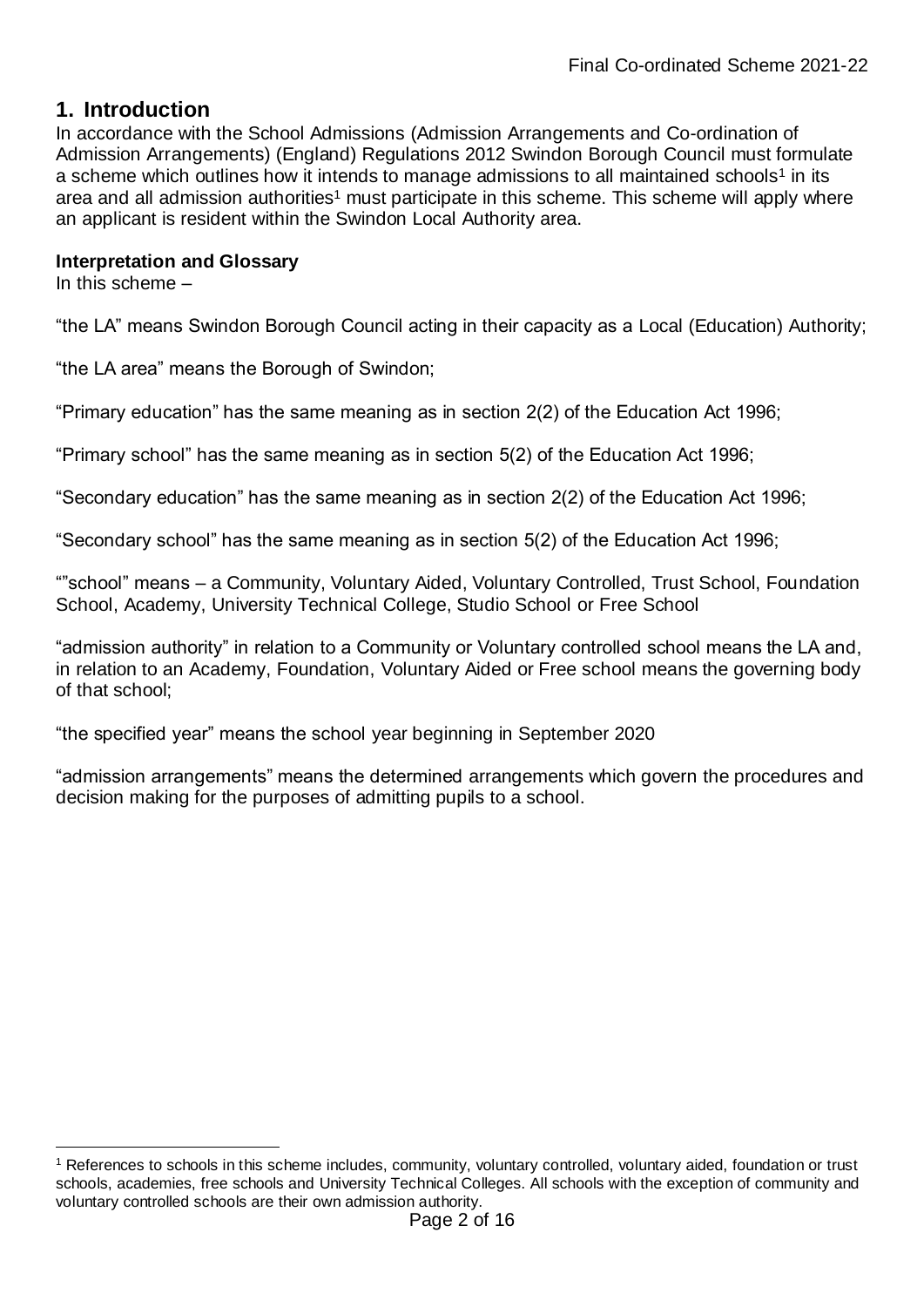# **2. Key Information for phased entry 2020-21**

|                  |                                            | <b>Primary and Infant</b>            | <b>Junior</b>                         | <b>Secondary</b>                       |
|------------------|--------------------------------------------|--------------------------------------|---------------------------------------|----------------------------------------|
| 1.               | <b>Relevant Year Group</b>                 | Reception (Yr 0)                     | Year <sub>3</sub>                     | Year 7                                 |
| 2.               | For children born                          | 1 <sup>st</sup> September 2016       | 1 <sup>st</sup> September 2013        | 1 <sup>st</sup> September 2009         |
|                  | between                                    | and                                  | and                                   | and                                    |
|                  |                                            | 31 <sup>st</sup> August 2017         | 31 <sup>st</sup> August 2014          | 31 <sup>st</sup> August 2010           |
| $\overline{3}$ . | <b>Applications can be</b>                 | 1 <sup>st</sup> September 2020       | 1 <sup>st</sup> September 2020        | 1 <sup>st</sup> September 2020         |
|                  | made from                                  |                                      |                                       |                                        |
| 4.               | <b>Maximum number of</b>                   | 3                                    | 3                                     | 3                                      |
|                  | preferences                                |                                      |                                       |                                        |
| 5.               | <b>Deadline for ontime</b><br>applications | Friday 15 <sup>th</sup> January 2021 | Friday 15 <sup>th</sup> January 2021  | Saturday 31 <sup>st</sup> October 2020 |
| 6.               | <b>Applications to be</b>                  |                                      |                                       |                                        |
|                  | forwarded to other LA                      |                                      |                                       |                                        |
|                  | and Swindon                                | Friday 12th February 2021            | Friday 12 <sup>th</sup> February 2021 | Tuesday 2 <sup>nd</sup> December 2020  |
|                  | admission authorities                      |                                      |                                       |                                        |
| $\overline{7}$ . | <b>Ranked lists to be</b>                  |                                      |                                       |                                        |
|                  | returned by Swindon                        | Friday 12 <sup>th</sup> March 2021   | Friday 12 <sup>th</sup> March 2021    | Tuesday 12 <sup>th</sup> January 2021  |
|                  | admission authorities                      |                                      |                                       |                                        |
| 8.               | <b>Deadline for proof and</b>              |                                      |                                       |                                        |
|                  | changes of address to                      | Friday 12 <sup>th</sup> March 2021   | Friday 12 <sup>th</sup> March 2021    | Tuesday 12 <sup>th</sup> January 2021  |
|                  | be received                                |                                      |                                       |                                        |
| 9.               | <b>Swindon LA to notify</b>                |                                      |                                       |                                        |
|                  | schools of offers                          | Thursday 1 <sup>st</sup> April 2021  | Thursday 1 <sup>st</sup> April 2021   | Friday 12 <sup>th</sup> February 2021  |
|                  | made                                       |                                      |                                       |                                        |
| 10.              | Offers made to                             | Friday 16th April 2021               | Friday 16th April 2021                | Monday 1 <sup>st</sup> March 2021      |
|                  | <b>Swindon residents</b>                   |                                      |                                       |                                        |
| 11.              | <b>Deadline for parents</b>                | Friday 30th April 2021               | Friday 30th April 2021                | Monday 15 <sup>th</sup> March 2021     |
| $T - L = 4$      | to accept place                            |                                      |                                       |                                        |

Table 1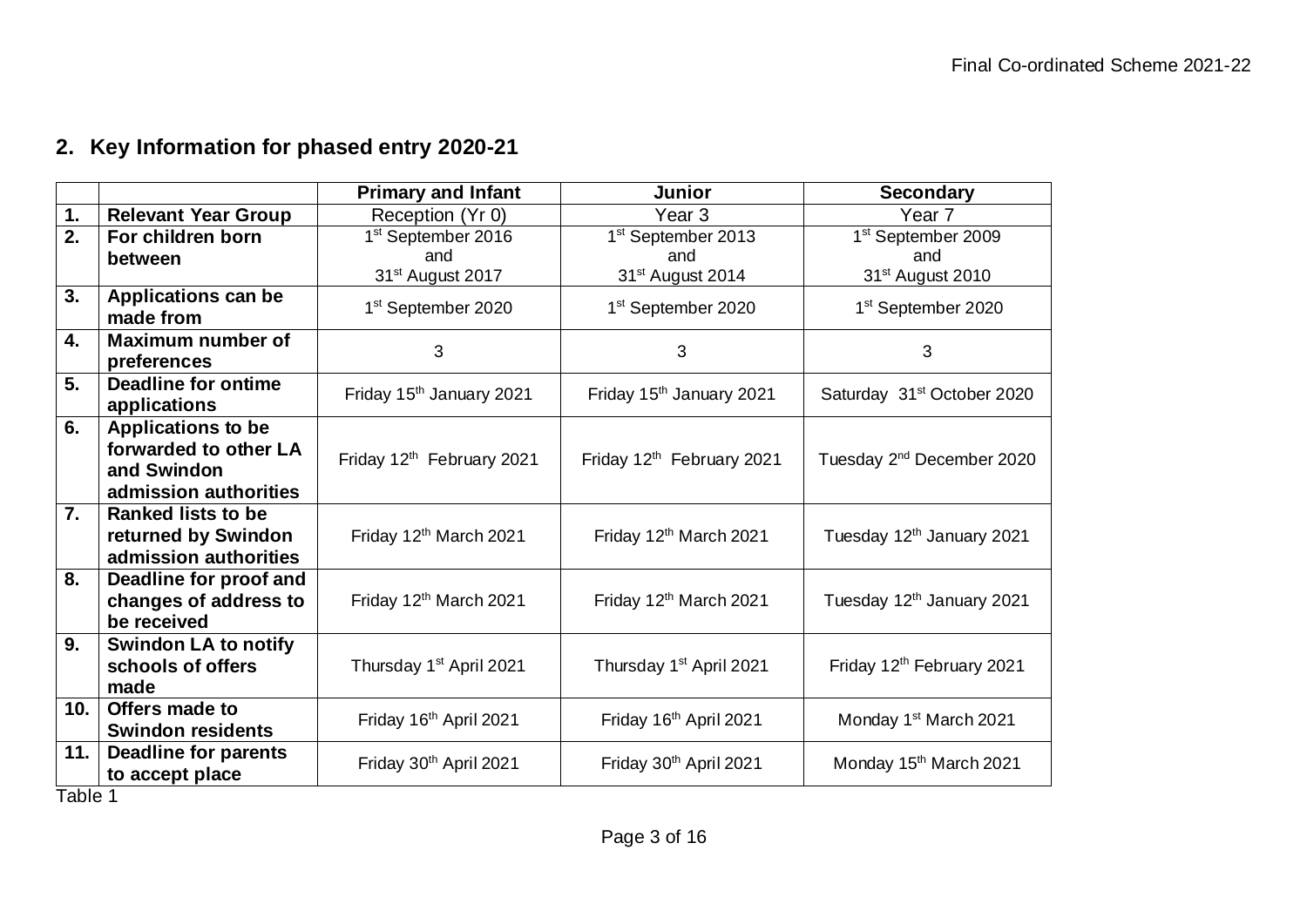- 2.1. The primary and secondary co-ordinated scheme will apply to all admission authorities within the LA area in relation to children wishing to join the normal year of entry during the primary/infant phase, junior or secondary phase in Swindon for September 2021.
- 2.2. Table 1 indicates the following information for each phase
	- 2.2.1. Relevant Year Group
	- 2.2.2. The relevant dates of birth for the normal point of entry
	- 2.2.3. The maximum number of preferences which can be made
	- 2.2.4. The date from when applications can be made
	- 2.2.5. The deadline for on-time applications
	- 2.2.6. The date when the LA will forward applications to other LAs and Swindon Admission Authorities
	- 2.2.7. The date by which Swindon Admission Authorities are required to return the ranked list of applications
	- 2.2.8. The deadline for changes of address
	- 2.2.9. The date when the LA will forward details of those offered a place to Swindon schools
	- 2.2.10. The date that parents will be notified in writing of the offer made
	- 2.2.11. The deadline for parents to accept the school place.
- 2.3. In Swindon, children can start school at the earliest from the September following their fourth birthday. Full time provision will be made available in all reception classes for all relevant children from September 2021.
- 2.4. Parents can defer the date their child is admitted to school until later in the school year but not beyond the point at which they reach compulsory school age<sup>2</sup> or, for children born between 1 April and 31 August, not beyond the beginning of the final term of the school year for which the offer was made;
- 2.5. Parents can also request that their child takes up the place offered part time until the child reaches compulsory school age.
- 2.6. The LA will publicise the coordinated admissions process for each phase of education. This will be done by:
	- publishing a composite prospectus online by 12 September 2021 for children due to start the Reception year and Junior School for the first time;
	- publishing a composite prospectus online by 12 September 2021 for children due to transfer from Year 6 in a junior or primary school to Year 7 in a secondary school called;
	- publicising coordinated admission arrangements on the LA public website;
	- producing posters and/or other advertising information;
	- making arrangements to enable parents to apply online;

1

- Sending out information to early years providers including Child Minders to advertise the process
- Sending information to all schools in Swindon about the process for them to send out to parents via newsletters, texts, and letter.
- writing to parents of children regarding the possibility of transferring from Year 9 in a

<sup>&</sup>lt;sup>2</sup> Compulsory school age is set out in section 8 of the Education Act 1996 and the Education (Start of Compulsory School Age) Order 1998. A child reaches compulsory school age on the prescribed day following his or her fifth birthday (or on his or her fifth birthday if it falls on a prescribed day). The prescribed days are 31 December, 31 March and 31 August.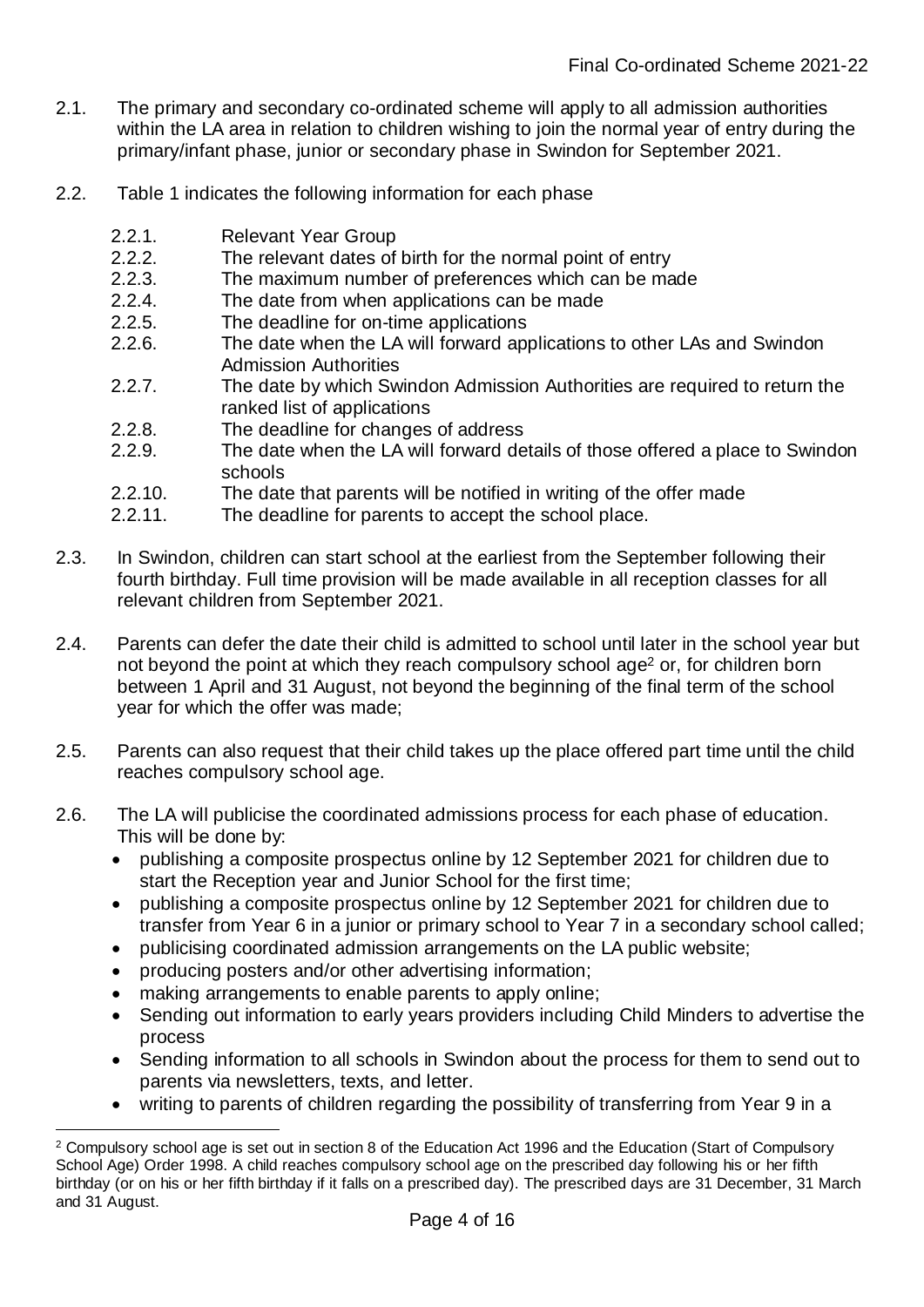secondary school to Year 10 in a Studio School or UTC.

- 2.7 The Governing Bodies or Academy Committees and/or Directors of OAA schools covered by the scheme remain responsible for setting admission rules, applying them and determining the offer of places. Where an OAA school consults on a change to its admission arrangements and/or rules, which it must at least once every seven years or when a change is made to those arrangements or rules (whichever happens sooner), it must consult, determine and publish according to the timescales laid down in the School Admissions Code 2014.
- 2.8 For all OAA schools, the parent will receive the official offer from the LA as the 'clearing house' made on behalf of the school or Governing Body or Academy Committee or Directors. Offers for the transfer phases listed in 2.8 above **must not** be sent directly by the school, Governing Body, Academy Committee, or Directors.

### **3. Making an application**

- 3.1. Parents will be able to make an online application directly to Swindon Borough Council as the LA. The online facility will be available from 1 September 2020 (or nearest working day) up until the closing date indicated in **Table 1**. A paper form will also be made available.
- 3.2. The online application form will be known as the Swindon Local Authority (LA) Common Application Form used for the admission of pupils into the relevant year group.
- 3.3. Swindon Local Authority (LA) Common Application Form will be available for Swindon residents wishing to apply for a school place, either within or outside of the Borough of Swindon.
- 3.4. Swindon LA's Common Application Form, must be used as a means of expressing one or more preferences by a parent wishing to apply for a school place for their child either within or outside the Borough of Swindon. The child must live in Swindon.
- 3.5. Parents will be asked to express no more than 3 preferences in ranked order for schools both within and outside the Swindon Borough with the opportunity to express reasons for their particular preferences.
- 3.6. Parents are required to submit one application only per child. Where the LA receives more than one application for the same child before the closing date, the LA will only consider the latest submitted application and the other application will be discarded. If two late applications are received (after the closing date), the latest application by date will be the application considered.
- 3.7. Each preference will be considered equally. This means that Swindon LA will consider all applications against the published admissions criteria without reference to how the school applied for has been ranked on the application form. As far as possible applicants will be offered a place at a school to which they have expressed a preference. Where the applicant has made more than one preference the LA will make an offer at the highest ranked preference school with available places in accordance with the standard admission criteria. Where it is not possible to offer a place at a preferred school, and the applicant lives in Swindon, the LA will allocate a place at the next nearest school with a place, The distance between the applicant's home and school is taken as a straight line between the Local Land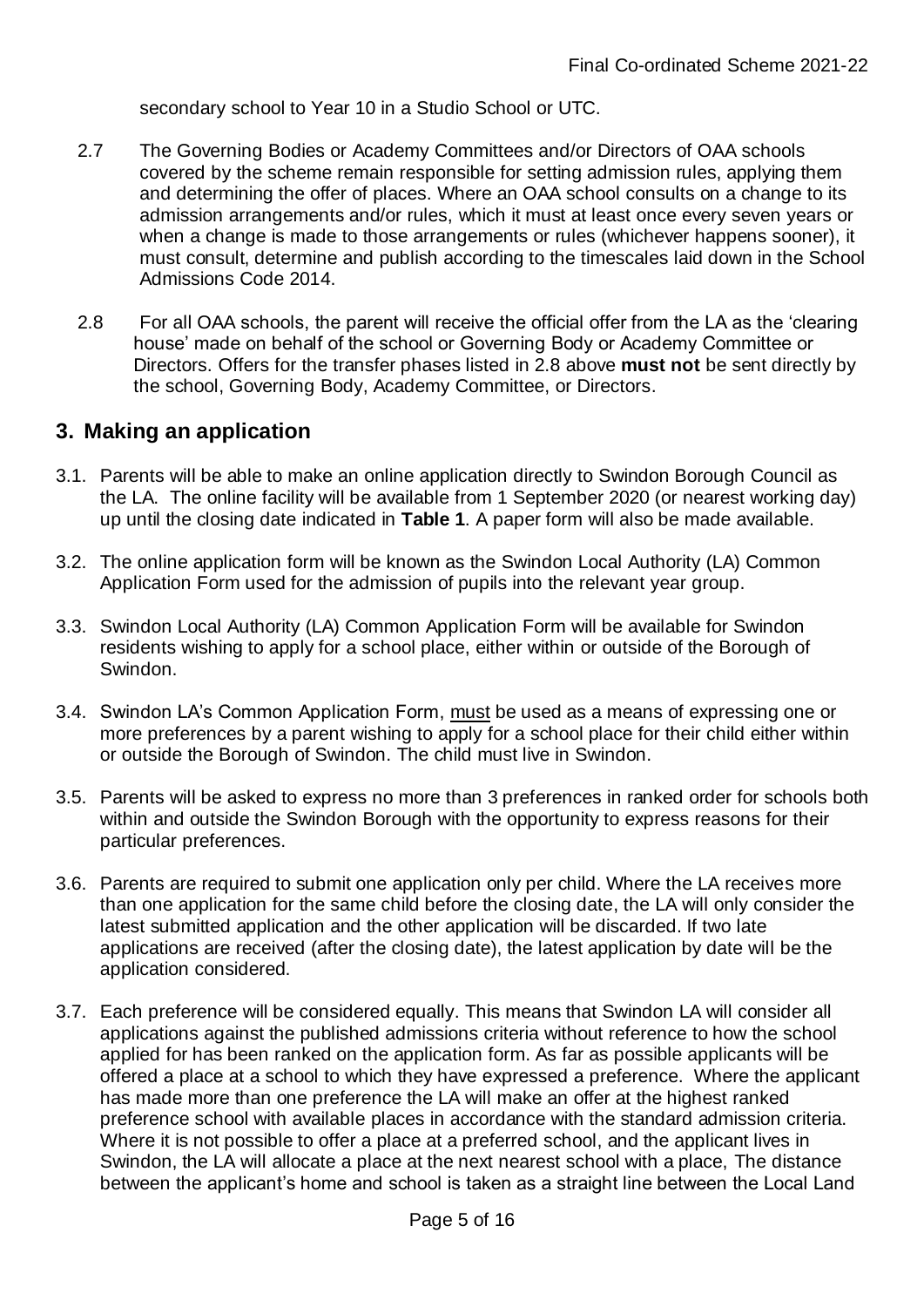and Property Gazetteer (LLPG) address point of the applicant's home address and of the school with those living closest to school receiving higher priority.

- 3.8. The governing body of a Foundation, Voluntary Aided School, Academy or Free School can ask parents who have expressed a preference for their school on the online Common Application Form, to provide additional information on a supplementary form or additional evidence, only if the additional information is required in order to apply their oversubscription criteria to the application. Where a supplementary form or additional evidence is required it is the responsibility of the parent to complete the form and return to the school concerned.
- 3.9. Where a school receives a supplementary form it may not be regarded as a valid application unless the parent has also completed a Common Application Form which expressed a preference for that school. The Common Application Form must have been returned to the LA.
- 3.10. Swindon LA must receive the application by the deadline date (by midnight) indicated in Table 1 (Row 5)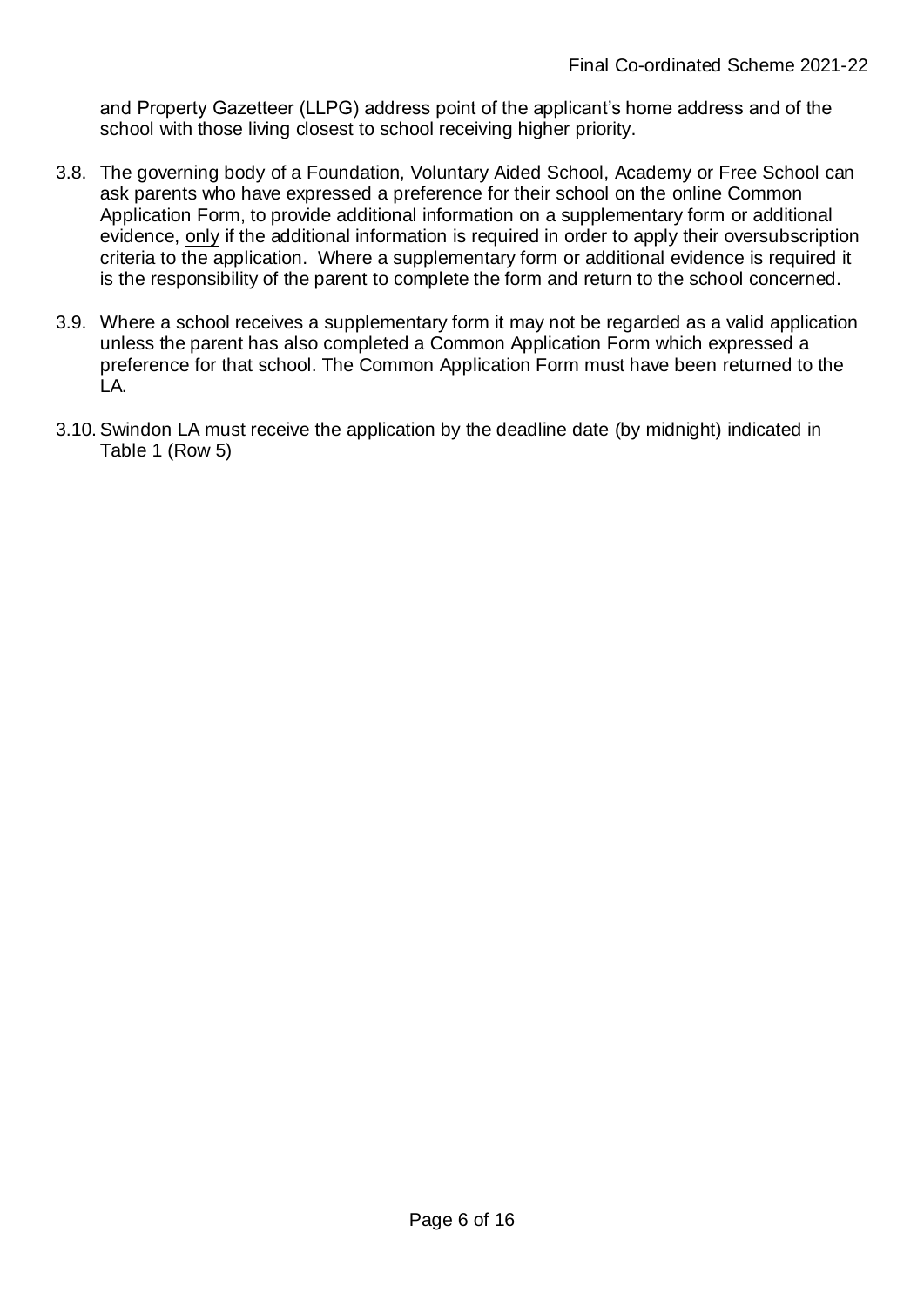## **4. Application Process**

- 4.1 The LA will consider in the first instance those applications received before the closing date.
- 4.2 Applications received after the closing will be considered as late. Applications can be submitted after this date but they will be considered as late for the purposes of the coordinated scheme. This means they will be considered after all on time applications. The LA will endeavour to deal with late applications before the offer date, but it may not be possible to do this in every circumstance.
- 4.3 Swindon LA will have forwarded applications for schools in other LA's to the maintaining LA's and forwarded applications to other admission authorities with any supporting evidence the parent submitted by the date indicated in Table 1 (Row 6).
- 4.4 Relevant information concerning a preference for a school as part of one of the transfers listed in 4.3 above, will be shared securely with other LAs where a preference has been requested for a school in that LA's area. This is in line with the General Data Protection Regulations and the 2018 Data Protection Act.
- 4.5 Foundation, Voluntary Aided Schools and Academies will apply their admissions criteria and send Swindon LA a list indicating the order in which all applicants have priority according to oversubscription criteria by the date indicated in Table 1 (Row 7).
- 4.6 Academies may choose to delegate the consideration of applications to the LA.
- 4.7 Swindon LA requires all evidence of changes in circumstances (e.g. proof of move / address) by the date indicated in Table 1 (Row 8).
- 4.8 Pupils with a statement of Special Educational Needs or an Education, Health and Care Plan (EHCP) will be admitted to the school named on their statement or plan. Applications of children with a statement or EHCP are considered by the Special Educational Needs Assessment Team (SENAT Team). Once a statement or plan reaches the formal proposed stage, this scheme does not apply as any placement is finalised by SENAT.
- 4.9 The LA will apply the agreed scheme and all applications for Community and VC schools will be considered using the oversubscription criteria for Community Schools and those lists provided by Swindon authorities and other LA schools. The LA will offer the highest rank available as indicated on the parent's application. Swindon will then compare the lists for all schools in the area. Where a child qualifies for one of the available places at more than one school, Swindon will provisionally allocate a place at the school ranked highest by the parent in their application. The lists will be adjusted for any other school for which a preference was expressed, moving another child who was previously not eligible for a place up the list to the provisional place that has been vacated.
- 4.10 Swindon LA will inform other LA's of offers made to their residents. Other LA's have responsibility to inform their residents.
- 4.11 If a child resident in Swindon remains unplaced Swindon LA will consider how to place them in schools within the area. Swindon LA will then offer places at the nearest available school (measured in a straight line) with places when children remain unplaced.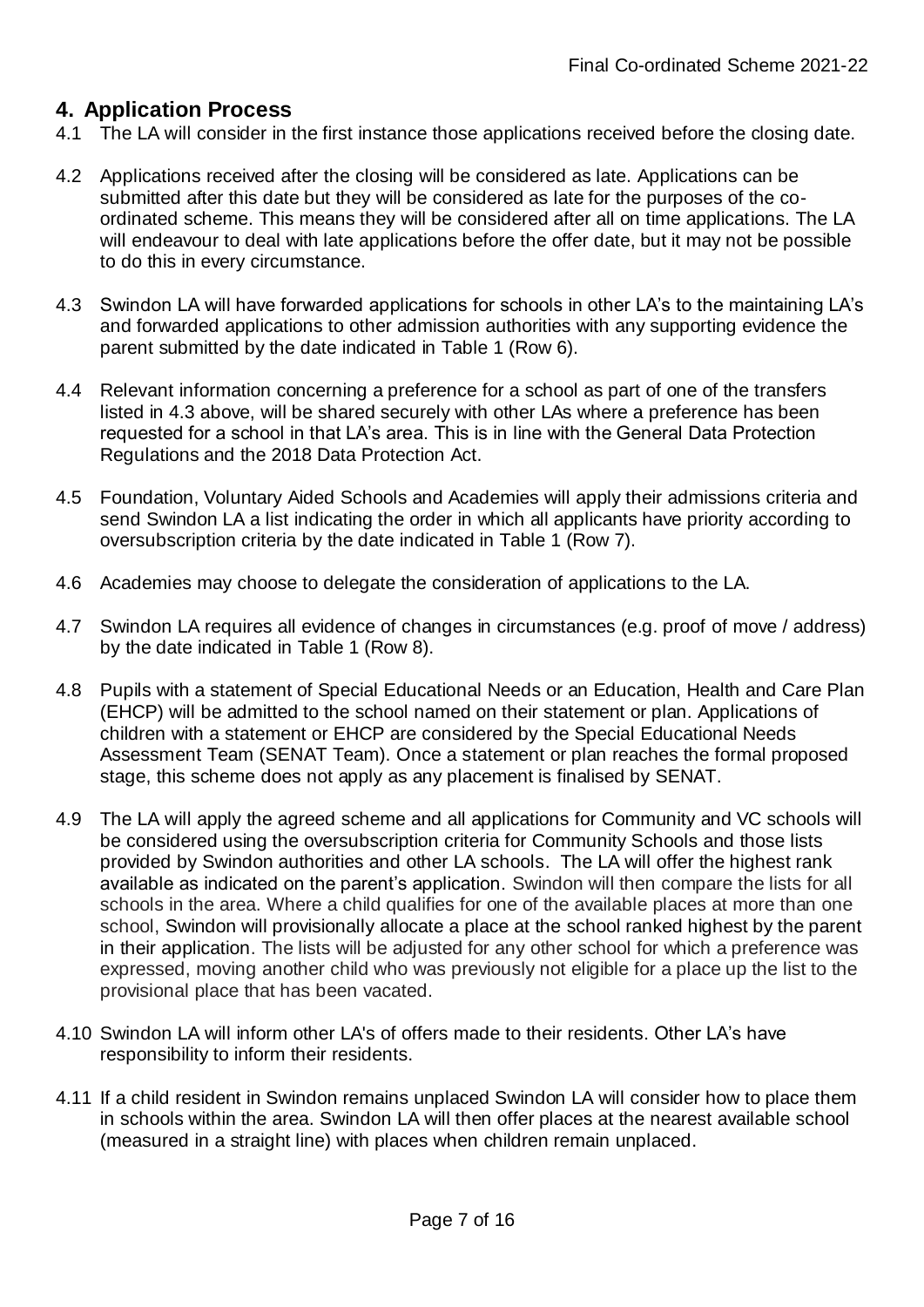- 4.12 Children who have been refused a place at all of their named preferences, will be offered a place at an alternative school (excluding Catholic Schools unless agreed with the school's governing body) with a place available
- 4.13 Swindon LA will then offer places to late applicants subject to the places available and oversubscription criteria.
- 4.14 Swindon schools will be informed by Swindon LA of the final results by the date indicated in Table 1 (Row 9).
- 4.15 Offers will be made to parents by Swindon LA, on the national offer day (or the next working day where the national date is on a weekend). This date is indicated in Table 1 (Row 10).
- 4.16 Parents are only able to apply through the online system and those that have requested an email notification will be notified on the offer day. Parents / Carers that do not have access to this can contact the LA for assistance with this.
- 4.17 Those children refused places at higher preferences for Community or Voluntary Controlled schools will be placed on a waiting lists and informed of their right of appeal.
- 4.18 Parents must accept or refuse the place offered by the deadline indicated in Table 1 (Row 11)
- 4.19 Appeals against the refusal of a place at a preferred school will be heard within 40 school days of the closing date for appeals to be lodged. A timetable for appeals will be published on the Swindon Borough Council website by 28<sup>th</sup> February of the relevant year of admission.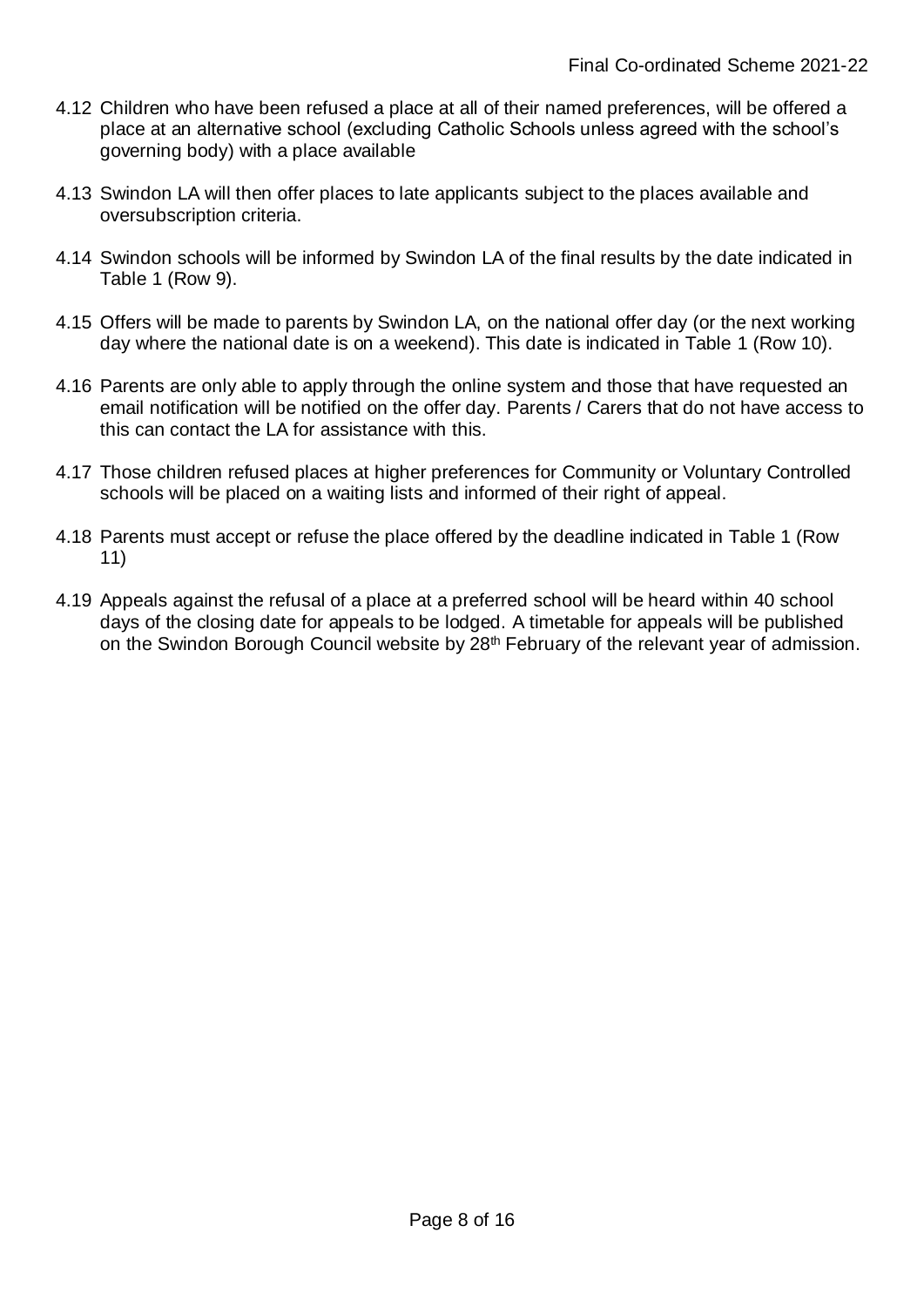## **5. In-year admissions**

- 5.1 If parents/carers decide to transfer their children during the academic year after the normal admissions round, this is referred to as an In Year Transfer. Parents/carers who wish to transfer their child/ren in year to a Swindon school they must apply online on Swindon Borough Council's website and through the Boroughs In-Year Coordinated Scheme.
- 5.2 Please see the In Year Coordinated Scheme document for full details.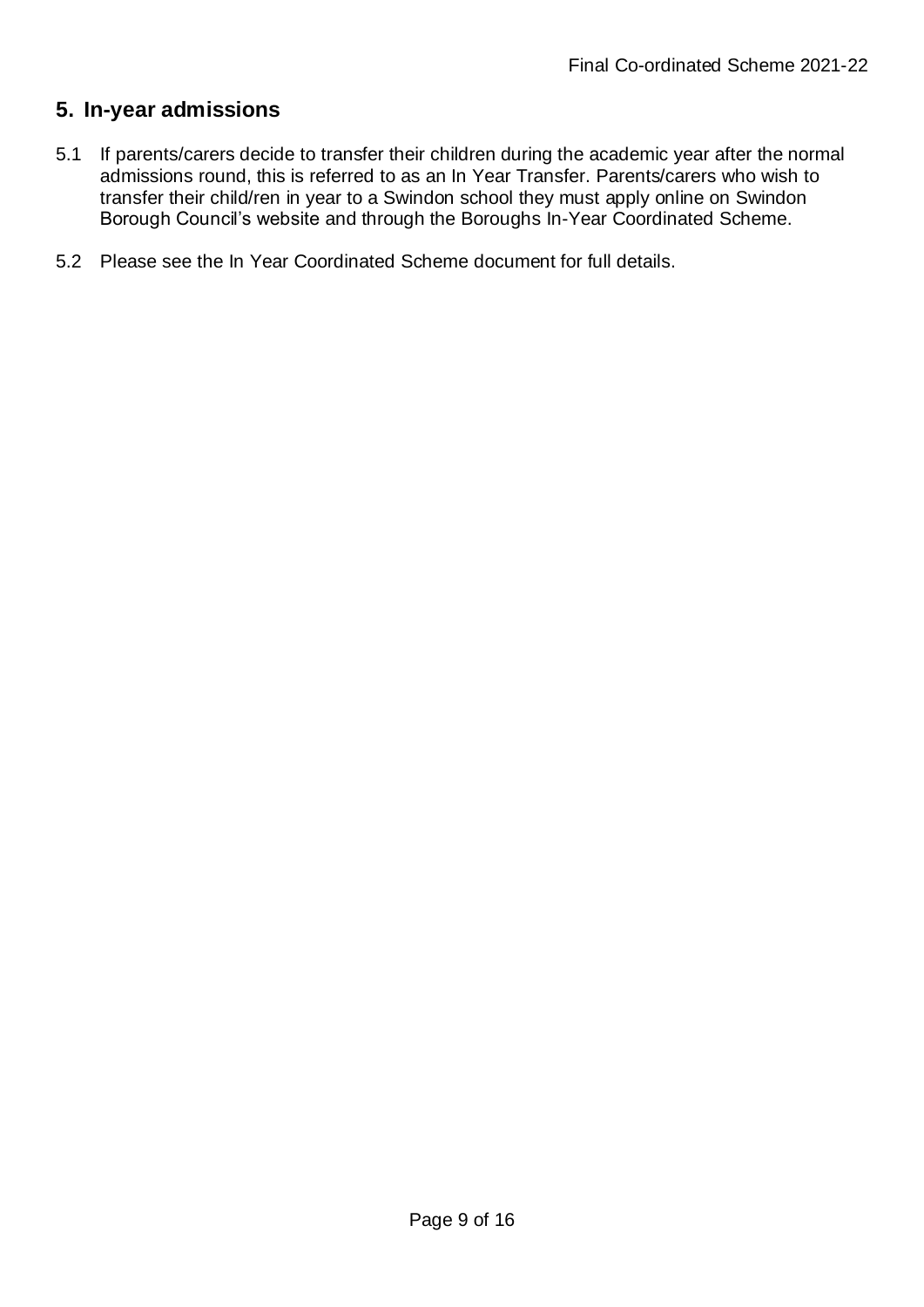# **6. Sampling of Admission Applications to detect suspected fraud**

- 6.1. The LA reserves the right to undertake sampling of applications as and when it determines necessary. All parents should be aware of this and therefore ensure that the information they submit on their application form is correct. By signing the application form, or submitting the form online, the parent is confirming that the information they have provided is correct.
- 6.2. If the LA undertakes sampling of applications, it will write to parents to ask that they submit proof of their address. Evidence of proof of address will be checked and parent will need to submit at least 2 of the following:
	- Council Tax bill
	- Child Benefit letter
	- Child Tax Credit
	- Official Rental Agreement
	- Solicitor's letter (not older than one month).
	- Drivers Licence
	- Utility Bill
- 6.3 The LA may check the information given on the application form or the evidence submitted with other parties such as Council Tax or Electoral roll. Please note that the LA may do this at any time if they suspect fraud.
- 6.4 If evidence is not submitted, or the evidence is not sufficient, then the LA will either not consider the application as an on time application, which may have implications for the child being allocated their preferred school, or it may withdraw the offer of a school place, whichever is appropriate depending on the time the sampling is done. If a parent applies for a school place falsely (using false information), they will lose all the preferences stated on the application form and the whole application will become invalid. The application would then be treated as a late application. (A fresh application would need to be made which would be treated as a late application and if a place is refused at the preferred schools, the parents would have right of an appeal against the refusal.)
- 6.5 If the LA finds that fraud has been committed and the child has already started at the school, there may also be consequences for any other sibling of that child who may not be able to start at the preferred school.
- 6.6 If the LA withdraws a place for a child on the suspicion of fraud, the place will be reallocated.
- 6.7 If parents or schools suspect someone has applied fraudulently they should contact the Council on 01793 445500.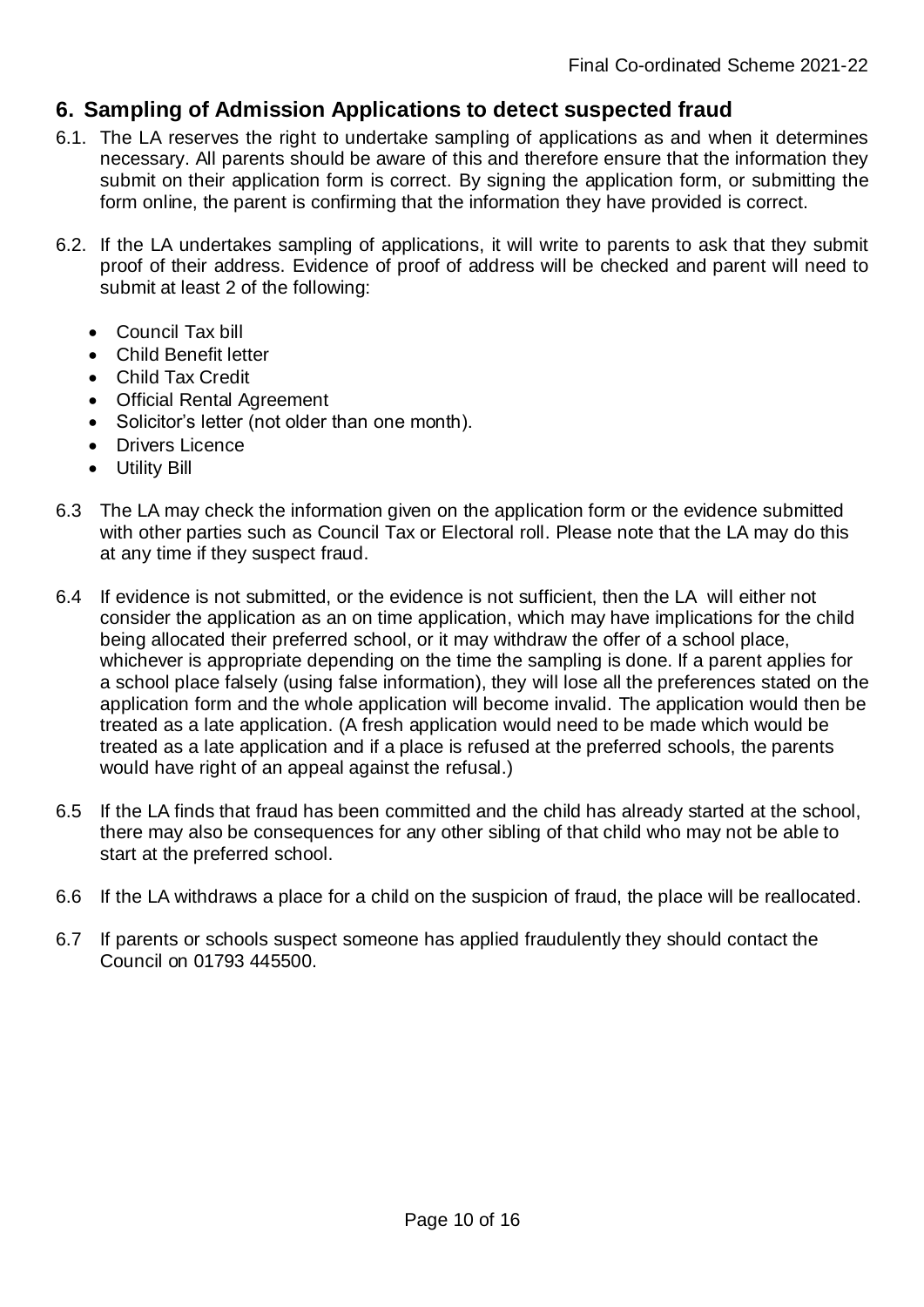# **7. Definitions**

#### **Deferred admissions**

Parents can request that the date that their child is admitted to school is deferred later in the academic year or until the term in which the child reaches compulsory school age. However, please note that the place must be taken up in the same academic year that it was originally offered and admission cannot be delayed beyond the statutory school start date. Notification of the intention to defer should be given directly to the school concerned as soon as possible once a place has been offered.

1<sup>st</sup> September 2016 and 31<sup>st</sup> December 2016 Admission will be September 2021 or can be deferred until January 2022

1<sup>st</sup> January 2017 and 31<sup>st</sup> March 2017 Admission will be September 2021 or can be deferred until January or April 2022

1<sup>st</sup> April 2017 and 31<sup>st</sup> August 2017

Admission will be September 2021 or can be deferred until January or April 2022

### **Delayed Admission of Summer born children**

A summer born child is one born between 1<sup>st</sup> April and 31<sup>st</sup> August. A parent of a "summer born" child may request for their child to deferred until they are statutory school age, that is that they may start school in Year 1 and not in the Reception Year. Please note that if the parent would like their child to start at the school allocated in Year 1 they would need to start school in the last academic term (April) for the place to be held for their child. Otherwise, the school place will be removed and the parent will need to make a new application for a school place in Year 1.

Parents of summer born children are also able to request for their child to be admitted to a year group later than that of their natural cohort. Please note that this is a request, and this will be considered by the Admitting Authority for the school.

Please see Appendix 1 to these arrangements, Delayed and Deferred Admissions.

### **Applications outside the Normal Age of Admission**

Parents of gifted or talented children, or those who have experienced problems or missed part of a year, for example due to ill health, can seek places outside of their normal age group. Admission Authorities must make decisions on the basis of the circumstances of each case, informing parents of their statutory right to appeal. This right does not apply if they are offered a place in another year group of the school.

Evidence may be required in these circumstances from a Senior Medical Consultant, Educational Psychologist and/or other relevant professionals.

In the instance that the child has not started school (or is not statutory school age), or it is before the child needs to apply for a school place, the Admitting Authority for the school ( LA for maintained schools or Governing Body of the School) may have discretion to decide whether the child would need to be put back an academic year on the circumstances outlined above. Evidence may be required in these circumstances from a Senior Medical Consultant and/or Educational Psychologist. This discretion would only be used in exceptional circumstances where it would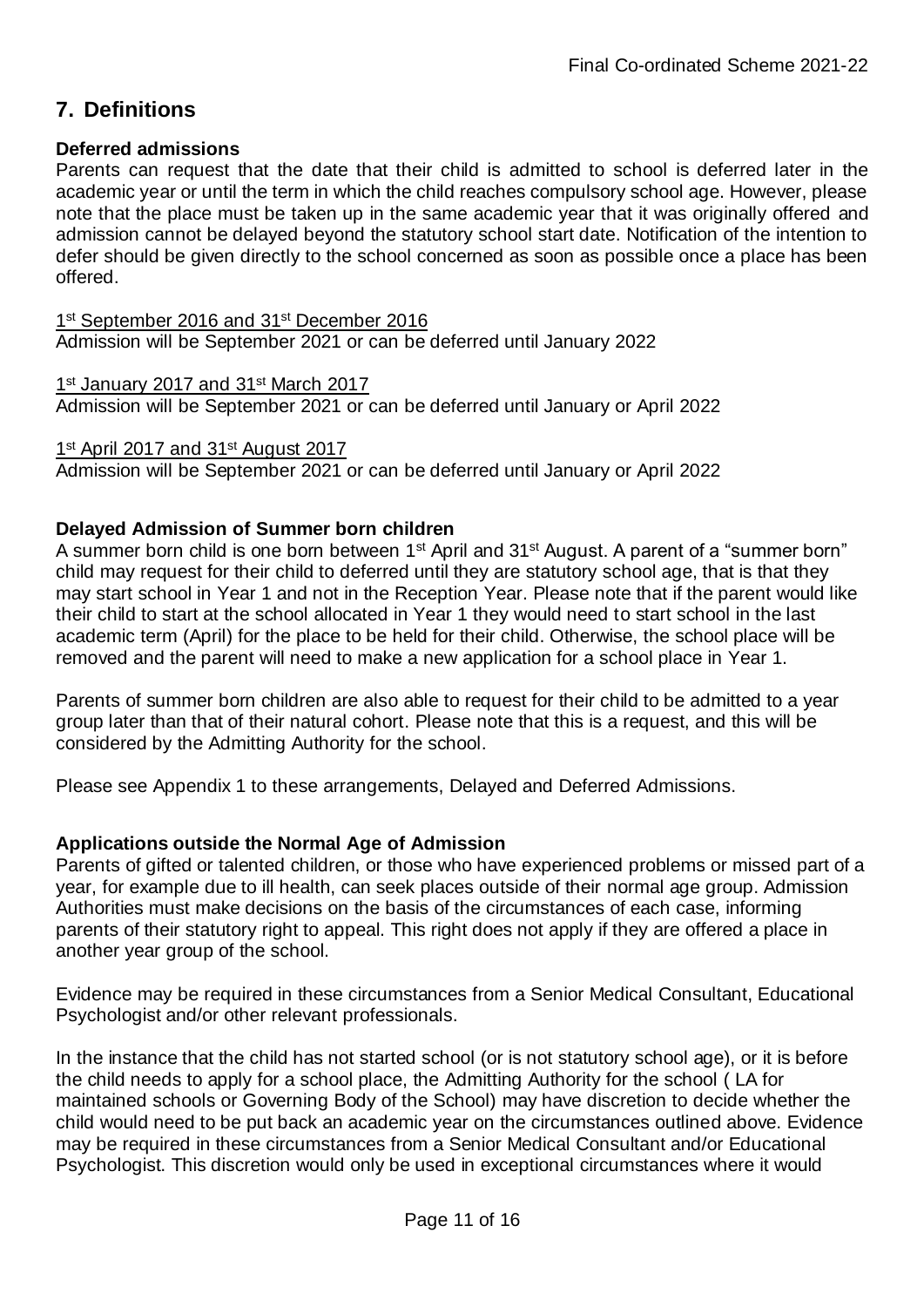have to be proved that it was in the child's interest. This may have already been considered by the Special Educational Needs Assessment Team (SENAT) through the Early Years Panel.

#### **Relevant Age Group**

The age group to which children are normally admitted. Each relevant age group must have admission arrangements, including an admission number. Some schools (for example schools with sixth forms which admit children into the sixth form) may have more than one relevant age group.

#### **Statement of Special Educational Needs (SEN)**

A Statement of Special Educational Need is a statement made by the local authority under Section 324 of the Education Act 1996, specifying the special educational provision required for that child.

#### **Education, Health and Care Plan**

An Education, Health and Care plan is a plan made by the local authority under Section 37 of the Children and Families Act 2014 specifying the special education provision required for that child.

#### **Proof of Address**

The LA reserves the right to ask parents for proof of their address. If the parents' current address is different to that held on the LA's computerised system the LA may ask parents to provide proof of the new address if one is indicated. Acceptable proof of address includes:

- A copy of your Council Tax Bill
- A solicitor's letter stating contracts have been exchanged and specifying a completion date
- A copy of the Child Tax Credit or Working Tax Credit award letter
- A signed and dated tenancy agreement plus proof of residency (e.g. copy of recent utility bill)

If parents fail to provide proof of a new address then, the LA will use the old address for admission purposes. If parents indicate they will be moving house, even if they provide the relevant proof of that address, they must move into that property by at least the end of the first term. The LA reserves the right to check that parents are living in the address indicated within that timescale. If parents are not living in that address, the applications will be investigated and the place allocated may be withdrawn

#### **Applications**

#### Online Common Application Form

For the normal admissions round, an online Common Application Form (CAF) must be completed by all parents applying for Admission for 2021-22. All parents who list their preferred schools on the LA's CAF are regarded to as having made a valid application.

#### In-year admission application

For in-year applications, the online Swindon In-year application form must be completed by all parents applying for Admission applying to transfer during the 2021-22.

#### Supplementary forms and additional evidence / information

An additional supplementary form (SIF) or additional evidence may be required by an Academy, Foundation or Voluntary Aided school who require additional information in order to consider the application, this is available from the school. This may be for in-year and normal admissions round.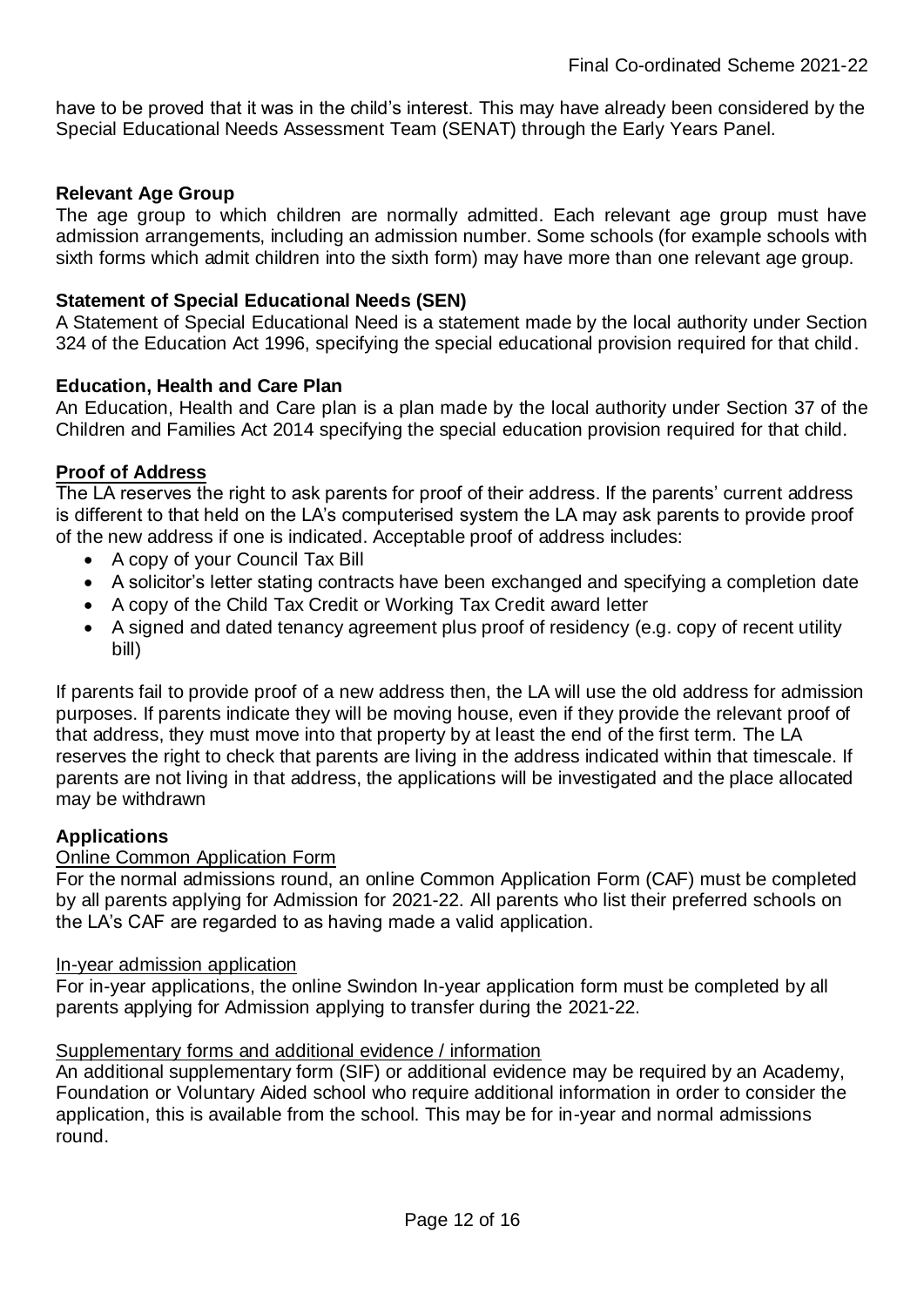#### **Children from Overseas**

Children who hold a full British Citizen passport or children whose passport has been endorsed to show they have a right of abode in the country are entitled to apply for a place at a maintained school. The passport or visa should be made available for inspection before an offer of a school place can be made. Asylum Seekers should make available evidence of their right of abode as provided by the National Asylum Support Service.

During the normal admissions round applications on behalf of children currently living outside the UK will be considered, but until the children are resident in the country of their home address will be considered as being their place of residence outside the UK. Exceptions to this would be instances where the children are of parents returning from foreign postings such as UK service personnel and other crown servants as indicated above (including diplomats) who have been posted abroad on a fixed term contract and who are returning to live within the UK. Proof of future residency will be required if the application is made to an oversubscribed school.

For in-year applications, with the exception of UK service personnel as indicated above, applications for in-year places will only be accepted once the child is permanently resident within the country.

#### **Duplicate Applications**

The LA requires parents to submit one application only per child. Where the LA receive more than one application for the same child before the closing date, the LA will only consider the latest submitted application and the other application will be discarded. If two late applications are received (after the closing date), the latest application by date will be the application considered.

#### **Late applications**

The closing date for applications is defined in Table 1. Applications can be submitted after this date but they will be considered as late for the purposes of the coordinated scheme. This means they will be considered after all the on time applications. The LA will endeavour to deal with late applications before the offer date, but it may not be possible to do this in every circumstance.

#### **Preferences**

Parents will be invited to state up to three ranked preferences. Each preference will be considered equally. This means that Swindon LA will consider all applications against the published admissions criteria without reference to how the school applied for has been ranked on the application form. As far as possible applicants will be offered a place at a school to which they have expressed a preference. Where the applicant has made more than one preference the LA will make an offer at the highest ranked preference school with available places in accordance with the standard admission criteria. Where it is not possible to offer a place at a preferred school, and the applicant lives in Swindon, the LA will allocate a place at the next nearest school with a place.

The next nearest school with a place will relate to any maintained mainstream school, whether it be Community, Voluntary Aided, Voluntary Controlled, Foundation, Academy or Free School (excluding Catholic Schools unless agreed with the school's governing body).

#### Change of preference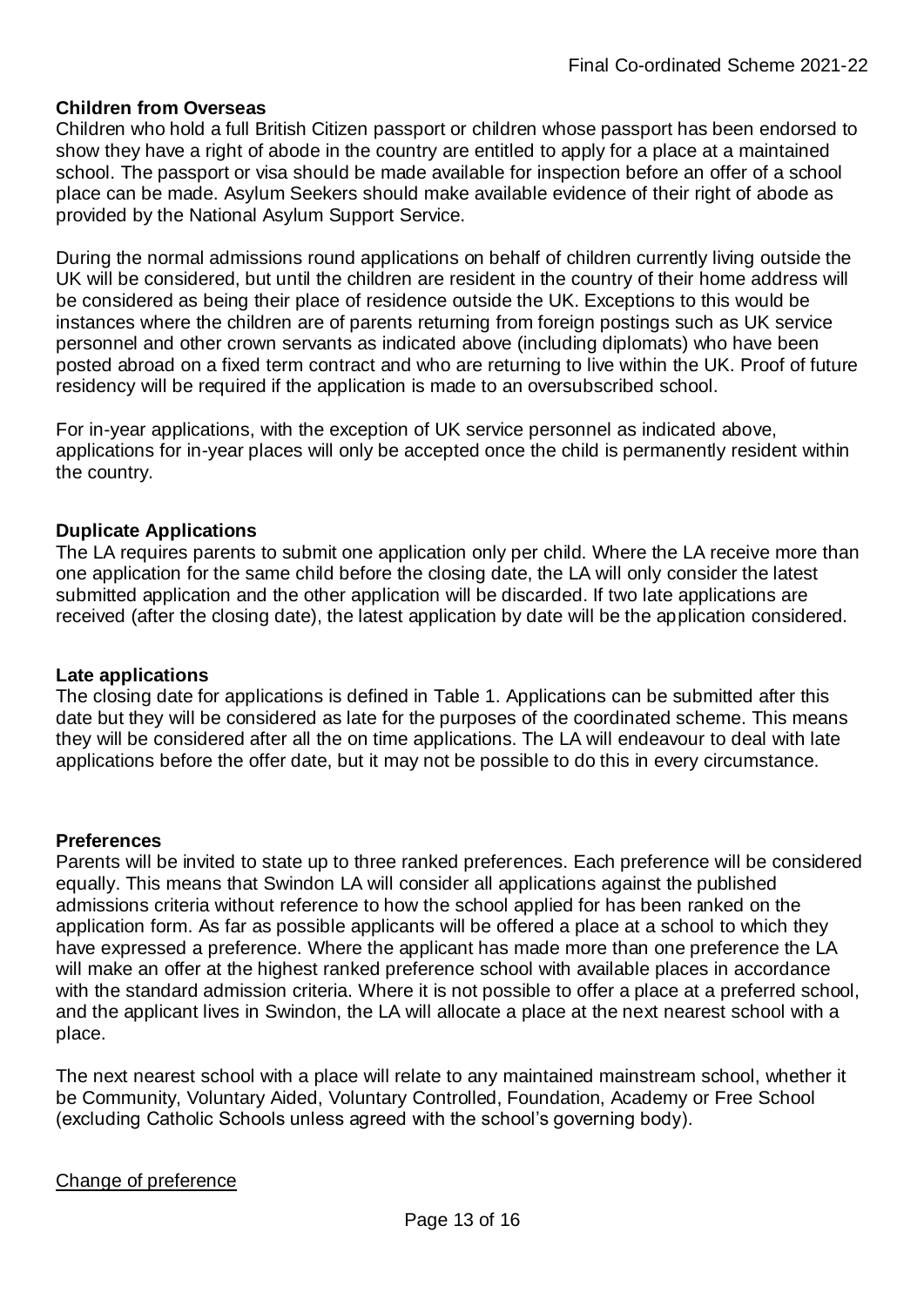A parent may change their mind about the preferences they have made after the closing date indicated in Table 1, if they have a genuine reason for doing so, which may be that they are moving house. The Admissions Team would need any request to change a preference in writing from the parent. Any change in preference received after the deadline for ontime applications, regardless of the circumstance, will be considered as a late application.

Any evidence that is needed to accompany the change in preference would be required to be with the Admissions Team by the deadline for address changes in Table 1 (Row 8).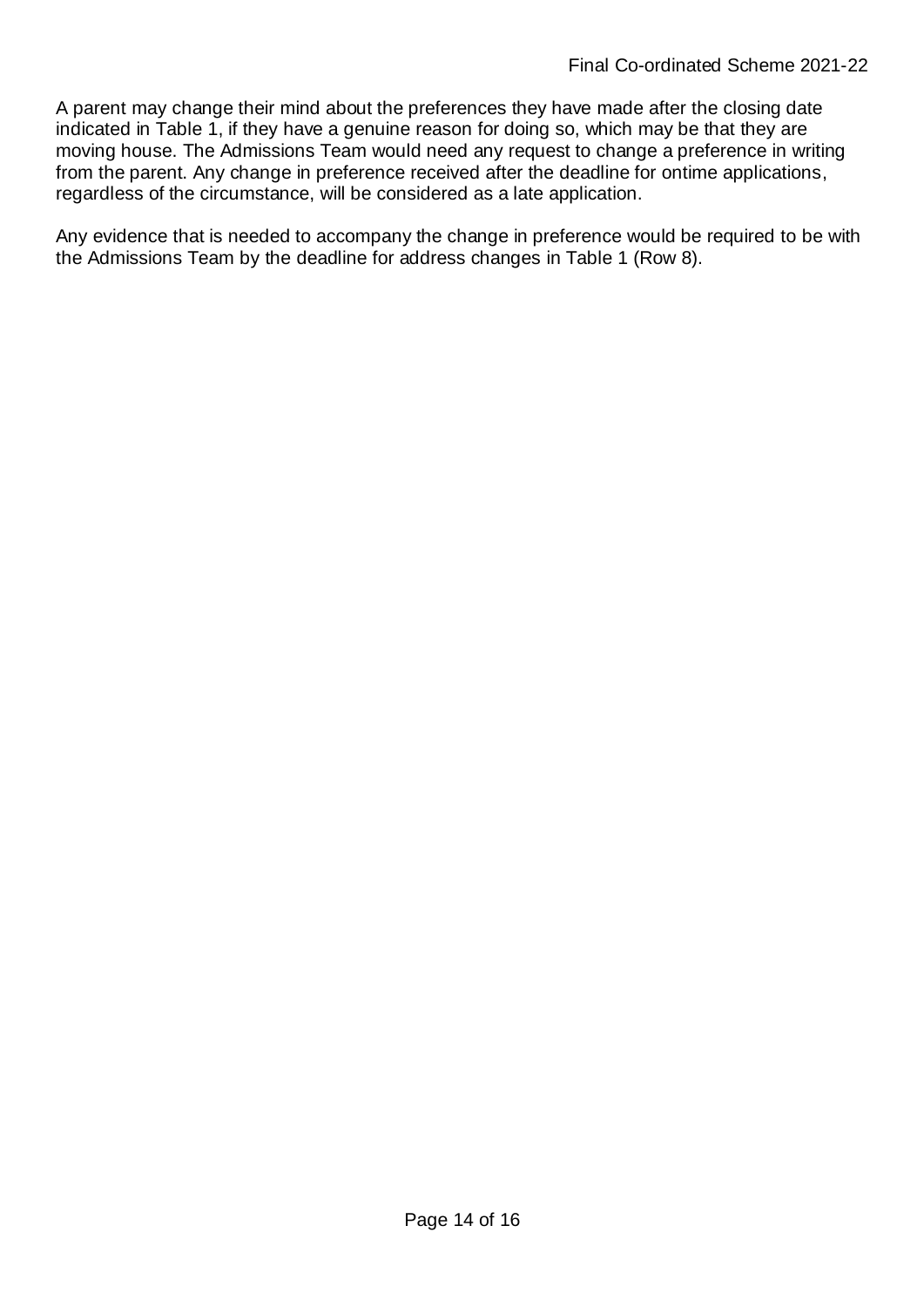# **8. Swindon Schools**

# **Primary, Infant and Junior Schools**

|                                             | Type of School              |
|---------------------------------------------|-----------------------------|
| <b>School Name</b>                          |                             |
| <b>Abbey Meads Community Primary School</b> | Academy                     |
| <b>Badbury Park Primary School</b>          | Academy                     |
| <b>Beechcroft Infant School</b>             | Community                   |
| <b>Bishopstone CE Primary School</b>        | <b>Voluntary Controlled</b> |
| <b>Bridlewood Primary School</b>            | Community                   |
| <b>Brook Field Primary School</b>           | Community                   |
| Catherine Wayte Primary School              | Community                   |
| <b>Chiseldon Primary School</b>             | Community                   |
| Colebrook Infant Academy                    | Academy                     |
| Colebrook Junior School                     | Community                   |
| Covingham Park Primary School               | Community                   |
| <b>Drove Primary School</b>                 | Academy                     |
| <b>East Wichel Community Primary School</b> | Community                   |
| Eastrop Infant Academy                      | Academy                     |
| <b>Eldene Primary School</b>                | Community                   |
| Even Swindon Primary School                 | Community                   |
| Ferndale Community Primary School           | Academy                     |
| Goddard Park Primary School Academy Trust   | Academy                     |
| Gorse Hill School                           | Academy                     |
| <b>Grange Infant School</b>                 | Academy                     |
| <b>Grange Junior School</b>                 | Academy                     |
| <b>Greenmeadow Primary School</b>           | Community                   |
| <b>Haydon Wick Primary School</b>           | Academy                     |
| Haydonleigh Primary School                  | Community                   |
| Hazelwood Academy                           | Academy                     |
| Holy Cross Catholic Primary School          | Academy                     |
| Holy Family Catholic Primary School         | Academy                     |
| Holy Rood Catholic Primary School           | Academy                     |
| King William Street CE Primary School       | Academy                     |
| Lainesmead Primary School                   | Community                   |
| Lawn Primary School                         | Community                   |
| Lethbridge Primary School                   | Academy                     |
| <b>Liden Primary School</b>                 | Community                   |
| Millbrook Primary School                    | Academy                     |
| Moredon Primary School                      | Academy                     |
| <b>Mountford Manor Primary School</b>       | Academy                     |
| Nythe Primary School                        | Community                   |
| Oakhurst Primary School                     | Community                   |
| Oaktree Primary School                      | Community                   |
| <b>Oliver Tomkins CE Infant School</b>      | <b>Voluntary Aided</b>      |
| Oliver Tomkins CE Junior School             | <b>Voluntary Aided</b>      |
| Orchid Vale Primary School                  | Community                   |
| <b>Peatmoor Primary School</b>              | Academy                     |
| <b>Red Oaks Primary School</b>              | Academy                     |
| Robert Le Kyng Primary School               | Community                   |
| Rodbourne Cheney Primary School             | Academy                     |
| Ruskin Junior School                        | Academy                     |
| Seven Fields Primary School                 | Academy                     |
| <b>Shaw Ridge Primary School</b>            | Academy                     |
|                                             |                             |